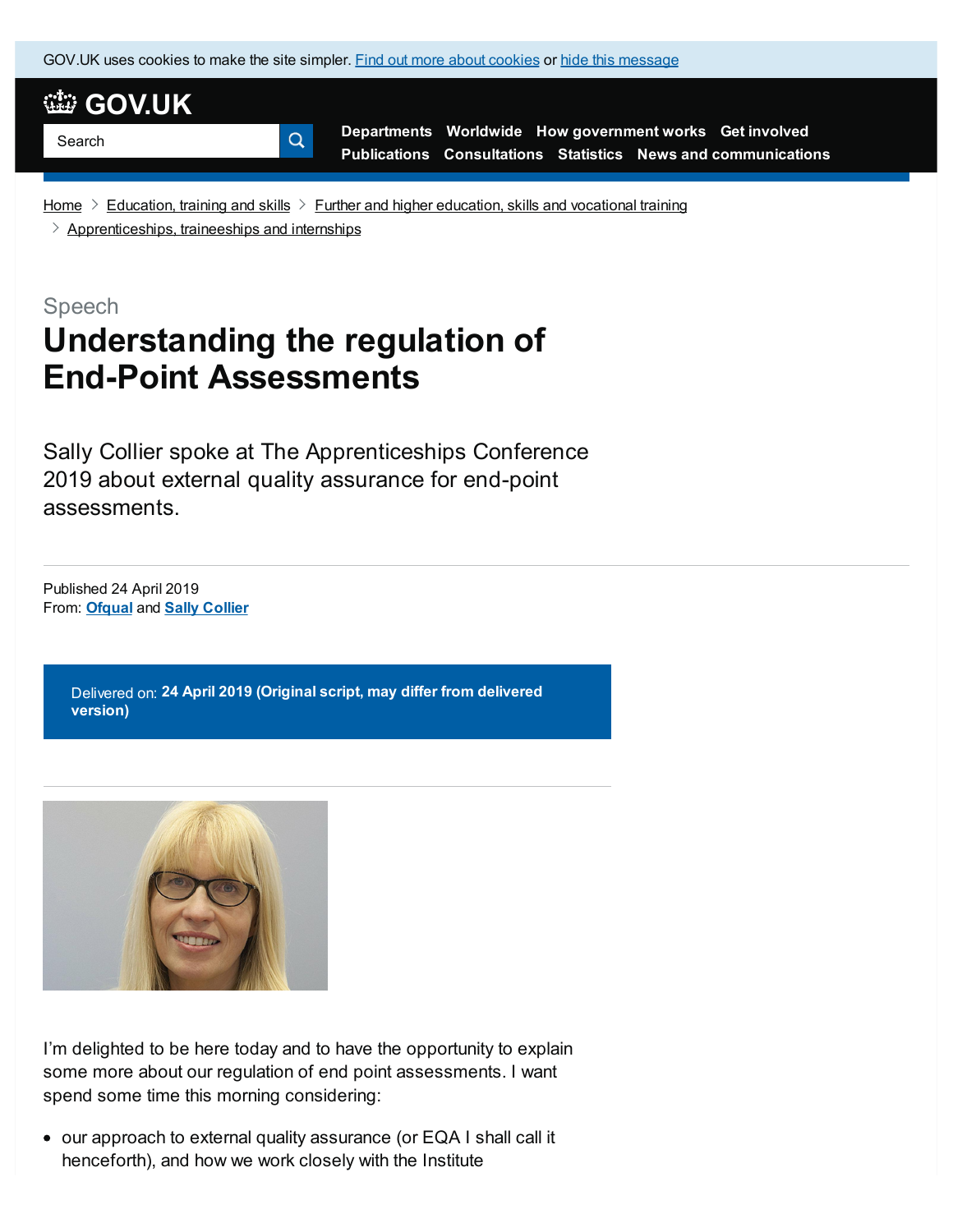• and what I believe are the wider benefits of regulation to the wider apprenticeships programme as a whole

It is very important to me that everybody involved in this complex system understands what we do and how we work very effectively with employers and professional bodies. I want to start by setting out what we're trying to achieve through regulation, how we go about delivering our intentions, and how we can help to resolve things when they don't go to plan.

# **So, what is regulation in this context?**

Well, it's not about enforcing rules for the sake of enforcing rules. Regulation is about supporting the right behaviours. And for us, those behaviours mean high standards in qualifications. As a regulator, it is important that we operate objectively and consistently. We must set out our expectations clearly, so that those who play a part in developing, delivering and awarding qualifications understand very clearly what is expected of them.

It is also important to understand why we have those expectations. We regulate for quality not quantity. Good qualifications are trusted and their value is understood. They are a tool for signalling ability and are a recognised currency in the labour market.

A key objective of ours is that the public have confidence in qualifications. Our expectation is that those who rely on qualifications can trust that individual learners have the knowledge, skills and behaviours they need. As a regulator, we are supported in our objectives through the legal tools and powers with which we are endowed. Of course, we hope we don't have to use them, but when we do, we use them proportionately, and in combinations that will have the best effect. Yes, that does mean that on occasions we may issue fines and direct End-Point Assessment Organisations – or EPAOs as I shall call them henceforth - to do certain things, but it is always with the intention of securing standards and promoting public confidence, which go hand in hand. In short, regulation enables us to set and maintain high standards, and to protect the interests of learners and those who rely on qualifications.

# **So, how does our regulation translate specifically into EQA?**

As you may know, Ofqual is currently one of 4 options that employers can choose to provide EQA for apprenticeship end point assessments. Like other EQA providers, we work extremely closely with the Institute, supporting its overarching responsibility for apprenticeship quality. But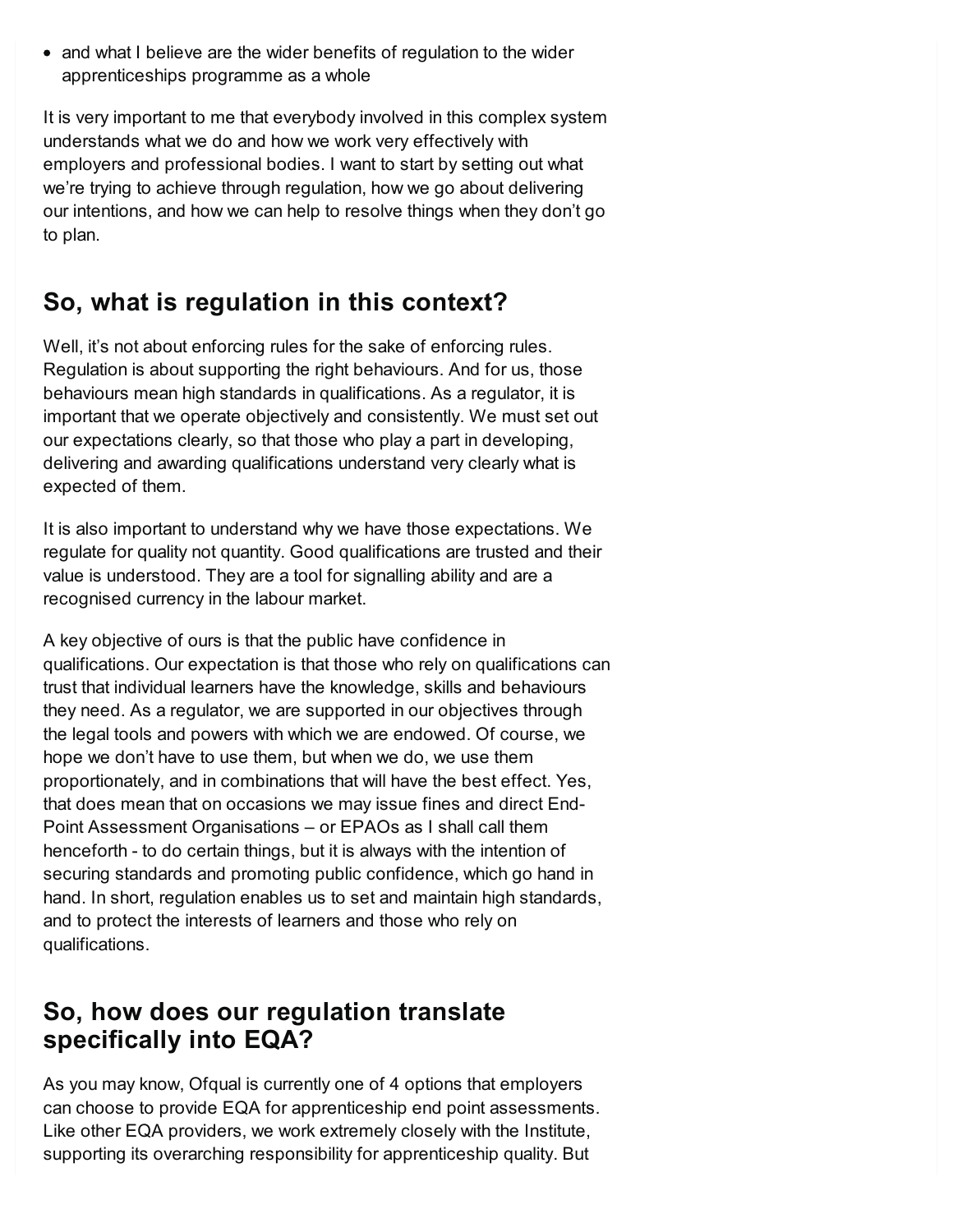because we are the only statutory regulator for non-degree apprenticeships, it means we are also different to other EQA providers in a number of ways.

First, we treat end point assessments as qualifications. This means that we approach them with the same rigour and focus as other qualifications that we regulate, and are able to draw on all of our regulatory tools. For example, it is absolutely essential that qualification users have confidence that the organisations delivering end point assessments have the right capacity and competence.

We achieve this by requiring EPAOs that offer end point assessments regulated by us to be recognised by us. That means they have to reach the high quality bar that we set for all regulated awarding organisations, and be compliant with our rules. We believe that all EQA providers should have similarly high expectations in this area. It benefits no one to allow organisations to deliver end-point assessments without being confident in their knowledge and understanding of assessments as well as their professional subject-specific expertise. If we don't all have similar expectations there could be a race to the bottom and quality could be undermined. We cannot allow that to happen.

Second, one of the important ways that we have responded to the reforms is to recognise that we need to be open and flexible about the type of assessment organisation that we recognise, and to be responsive to employer needs. We know that some EPAOs are different to those that we already regulate. And we appreciate that our regulatory approach for niche EPAOs needs to be different to an organisation delivering a vast breadth of qualifications. That's why we consider each application carefully, on its own merits. Indeed, we meet with every potential applicant before they commence applying for recognition to discuss their specific circumstances.

We recognise that applying for recognition can seem a daunting process. But those who have applied to us tell us that what they do as part of their application stands them in good stead for their ongoing operations. Circumstances can be very different, so we want to understand the specific needs of particular industries, and the context and scale in which they are operating. We know that for some industries, only a certain professional body or type of organisation will have the capacity and capability to meet the needs of that particular sector.

For example, we are currently working with an established professional body, who are small but long established and certainly an expert organisation. They are operating in a niche sector and want to offer endpoint assessments against a single Apprenticeship Standard to around 40 apprentices a year. There is no reason why they cannot become recognised. If they can demonstrate to us that they have sufficient resources and processes in place to deliver valid assessments, and are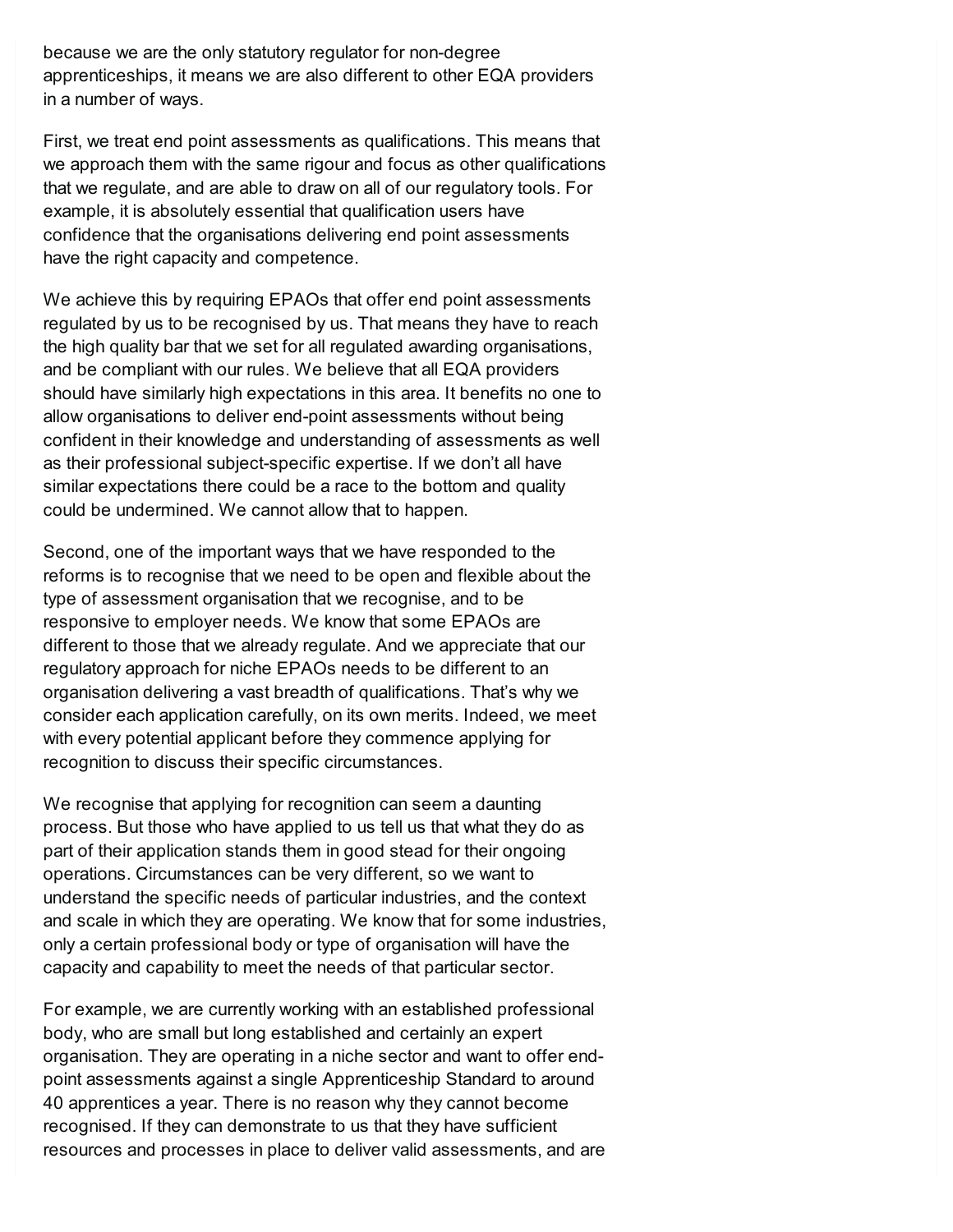capable of ongoing compliance, then we will find a way to recognise them and support them to develop a full understanding of our rules.

I know that about a third of the EPAOs we recognise now are niche, sector-specific, or professional bodies themselves, and this number is growing day by day. If you are this kind of organisation and have considered recognition in the past but decided it is not for you, do look again, we would be delighted to hear from you.

## **So, how do we ensure quality in the end point assessments we regulate?**

Our regulatory approach is tailored to each type of qualification. We have carefully created a new approach to ensure effective quality assurance of end-point assessments that secures standards and their safe delivery, and which dovetails with the roles of other agencies and, importantly, meets the needs of employers. We have set end-point assessment-specific rules and published our EQA approach so that it is clear and transparent to all who choose to use it.

Before we agree to provide EQA, we apply our assessment expertise to a technical review of the Assessment Plan - confirming that it is capable of supporting quality end-point assessments. When we do that, we work closely with the Institute to feed back to the group of employers our advice, to ensure that the assessment plan meets everyone's needs and supports valid assessment - that is, the delivery of end-point assessments that test the right things, at the right level, wherever and whenever apprentices complete their assessment. Whether its employers in high speed rail infrastructure or accountants who have designed the standard, we recognise that they know their profession and are committed to its future – they are the ones who know what good looks like. But they can often use a little help in knowing how to judge assessment success – knowing how best to assess an individual – and that's where our expertise comes in.

We have now reviewed 118 Assessment Plans. Last year we published findings from 100 of them in order to share best practice. As a result, we gave advice about the detail of assessment procedures – do they appropriately match the knowledge, skills and behaviours that the apprentice needs to be able to evidence in order to do the job? For example, it wouldn't be right to assess the practical skills a butcher requires through a multiple choice test. We also gave advice on grading and grading criteria, which is notoriously difficult to get right because the grade needs to send the right signal of competence and differentiate appropriately between learners.

The lessons from our Assessment Plan review are a key first stage from our perspective, in designing end-point assessment quality in upfront.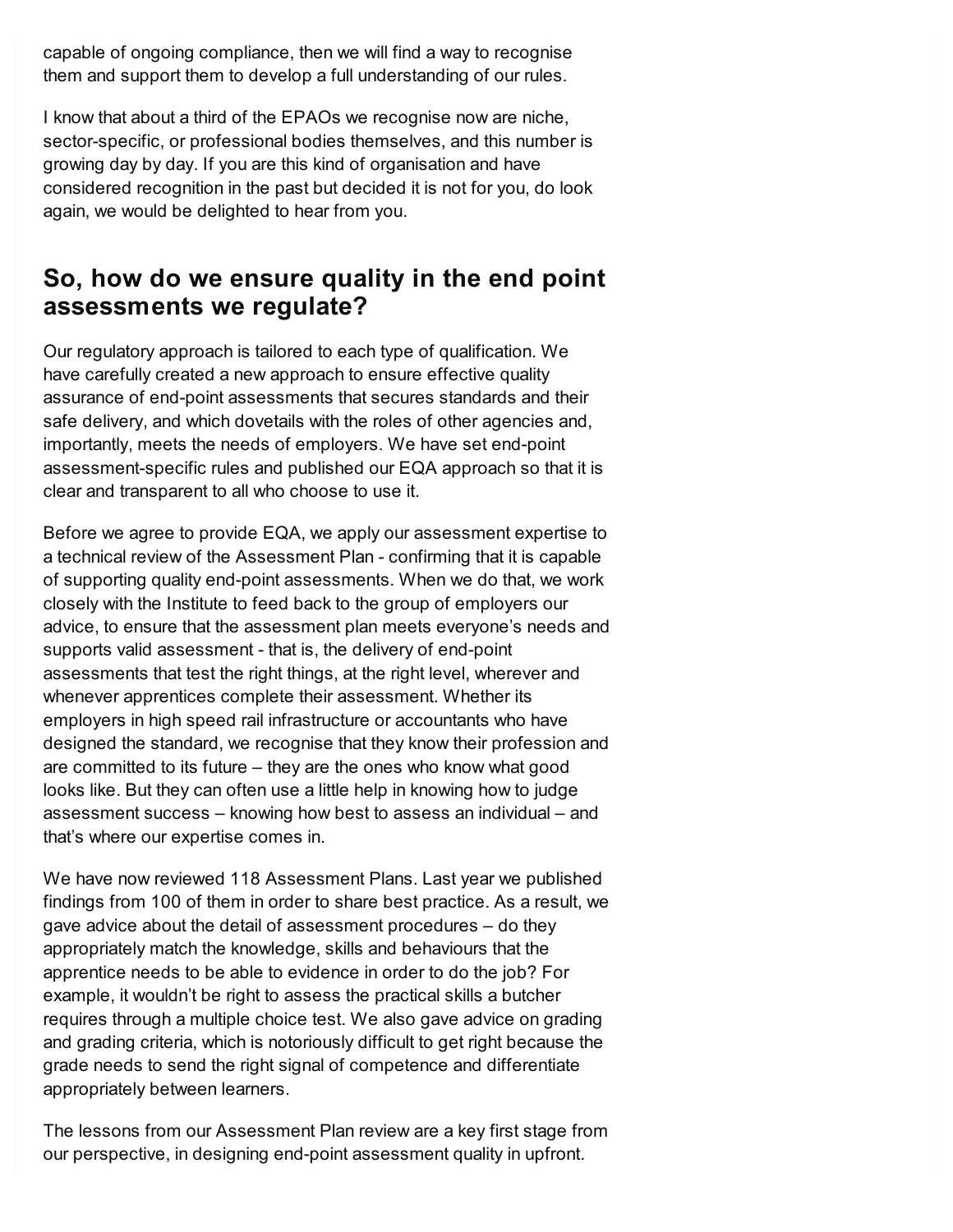Without a decent Assessment Plan, the EPAO has less chance of designing assessment materials that will work.

A second key stage in how we ensure quality is what we call the Technical Evaluation. This is where we work with industry professionals and our own assessment specialists to review the end-point assessment materials produced by EPAOs.

In essence, we are checking that the EPAO has interpreted the Assessment Plan correctly and designed assessment materials that are sufficiently valid. To assist with this, we bring in subject experts to ensure that we get an industry perspective. For example, our team are currently working with experts in land-based and heavy vehicle engineering, teaching assistants, and learning and development practitioners, to evaluate end-point assessment materials that have recently come on to the market.

Collaborative work like this strengthens assessment. It gives employers and apprentices' confidence that end-point assessments are fit for purpose, and it gives EPAOs – particularly those developing end-point assessments for the first time – important feedback and guidance so that they can be sure their end-point assessments are meeting the needs of their customers.

These reviews have led to changes that range from points of detail through to major differences in interpretation between EPAOs. For example, in the customer service standard we found a wide range of different assessment approaches – from multi-choice tests to portfolio submissions – that, had they gone ahead, would have led to a standard of competence meaning something different in each case.

We consider it our job to ensure that there is a consistent approach being taken across the market, and that apprentices who take their endpoint assessment against one standard with one EPAO are not susceptible to different testing regimes with any other. It is extremely important to us that the apprentice who passes in Coventry has reached the same standard as the apprentice in Carlisle. And similarly, that the apprentice who passes in 2019, has reached the same standard as the apprentice who passes in 2021.

The maintenance of standards is our core business as a regulator, and we consider it equally as important in apprenticeships as in other qualifications; upholding these standards is what will give employers confidence in the apprenticeships system.

We bake quality into regulated qualifications from the start, but it is equally important that we then monitor them over their lifecycle to ensure that quality is maintained. Just as with other sectors, developments can occur that mean intervention can become necessary. At these times, it is also important that others within the sector hear and take heed of any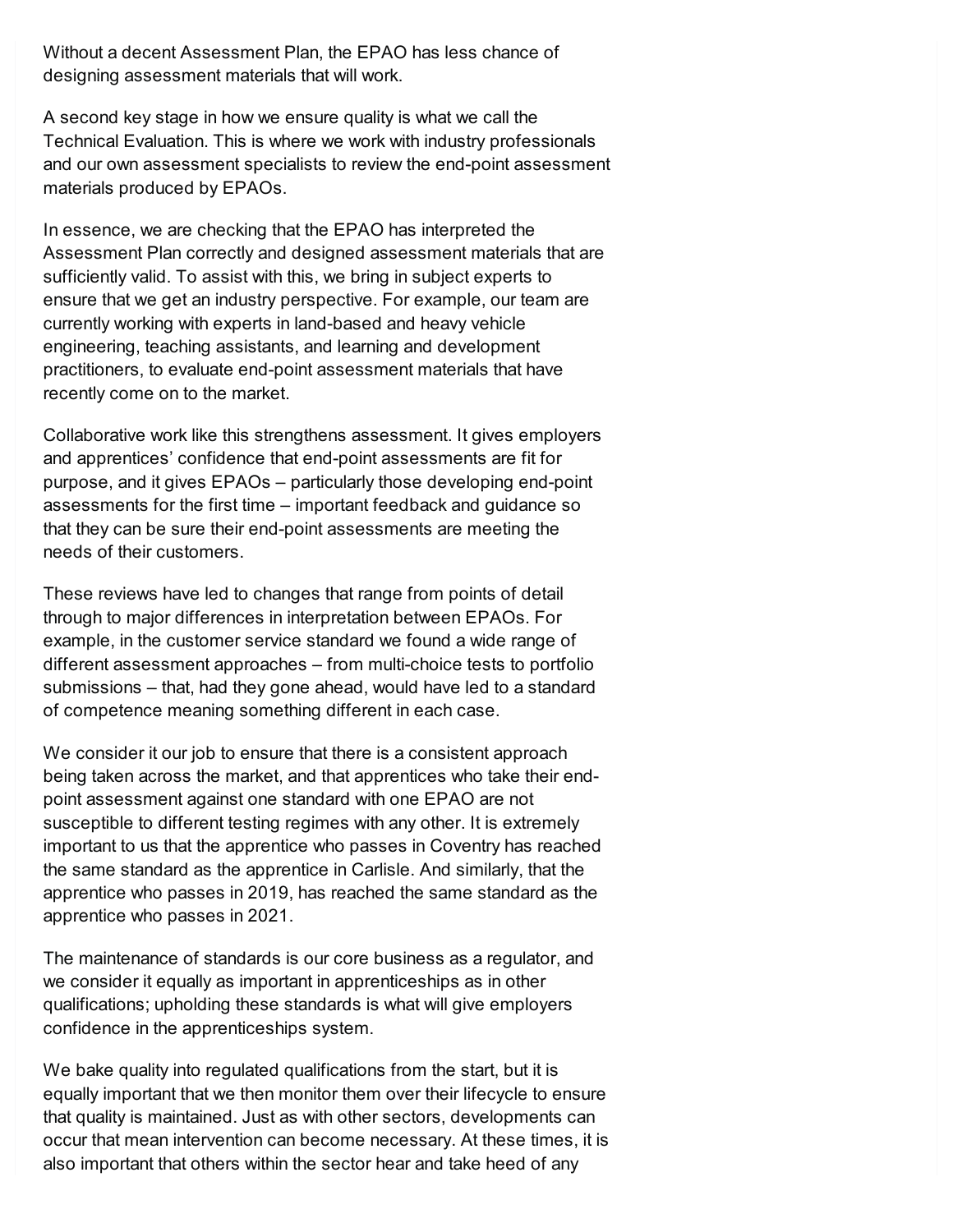lessons learned.

For example, last year we became increasingly alert to risks regarding assessor capacity and capability across end-point assessments. So over the last 6 months we have undertaken audits with 15 EPAOs across 5 apprenticeship standards. Our focus for these audits has been whether EPAOs have sufficient qualified people to deliver end-point assessments and that they are available when they are required. We found that EPAOs are, in general, making great efforts to ensure they have a sufficient supply of capable assessors to meet demand. But that's not to say that they are finding it easy. In particular, we know that they are finding it challenging to access the data they need to accurately forecast end-point assessment demand, and therefore to be able to arrange and resource assessment appropriately.

It is possibly no surprise that we found stronger performing EPAOs were those that:

- First, have set up robust systems for forecasting demand…taking into account indicative Gateway dates, how long each end-point assessment takes to conduct, and the locations of apprentices and assessors;
- Second, are keeping their forecast under regular review making changes where necessary, for example to take account of things like the on-programme apprenticeship taking longer than expected and the rate of EPA resits; and
- Third, have systems for early identification of instances where a shortfall of assessors is likely, enabling them to take action.

What's evident to us is that these EPAOs are taking steps to know where and when they will need assessors, and are making quite substantial efforts to do so. We've worked with specific EPAOs who have encountered problems to ensure any necessary improvements are being made. We will continue to keep this area under review as volumes of end-point assessments increase. And we will continue to undertake proactive, thematic reviews wherever appropriate and share that intelligence.

Audits are just one of our regulatory tools. We can and will take other action, including issuing directions and penalties, where that is a necessary and appropriate course of action. The new Apprenticeship system is already sufficiently mature enough for us to have utilised the full breadth of our regulatory powers to protect the interests of apprentices and maintain the confidence of employers in apprenticeships.

For example, we are currently taking action where apprentices undertaking an end-point assessment were unable to upload the work they had done in a timed assessment task to an online platform. This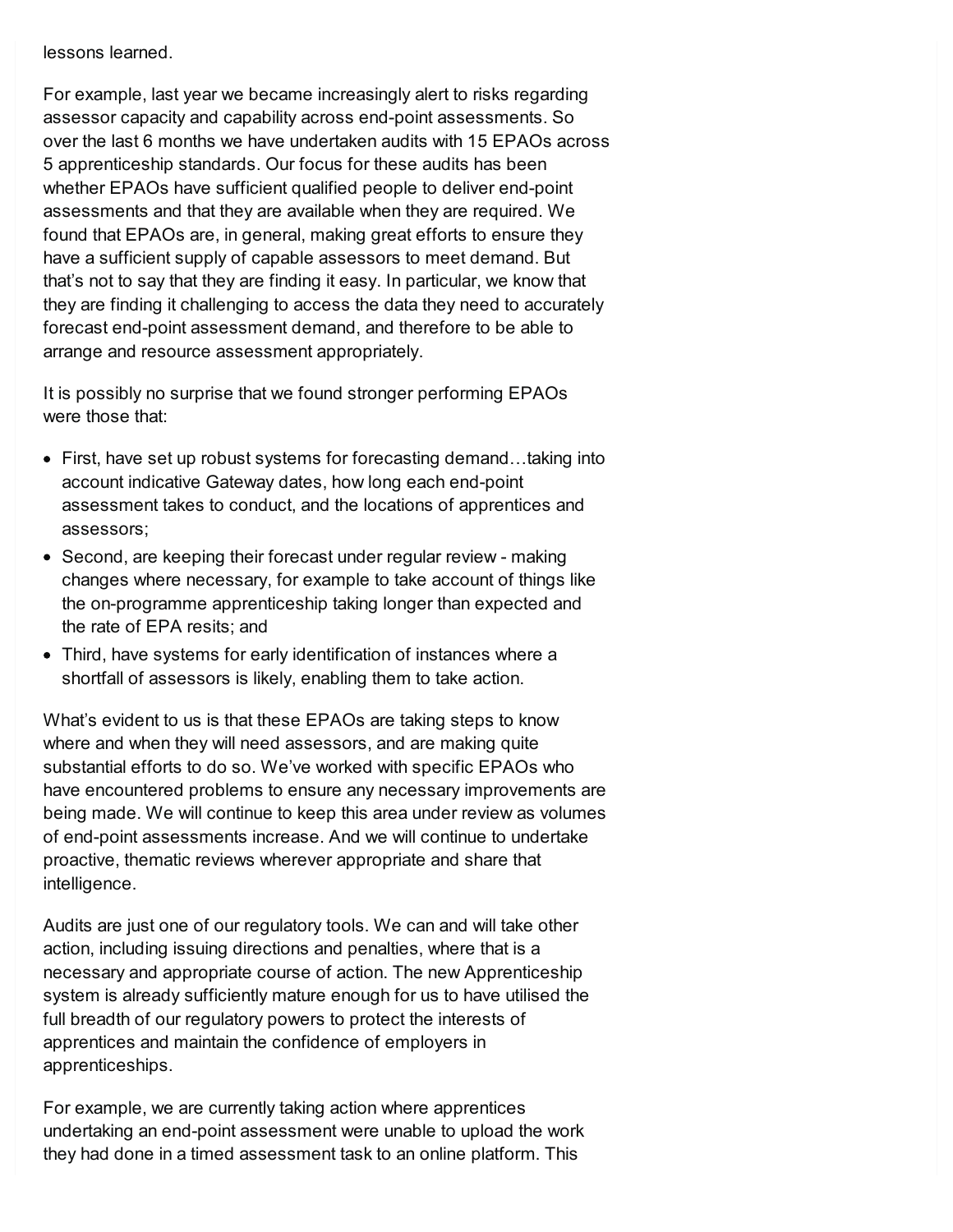resulted in lost work and data, and could have resulted in an invalid assessment. We directed the Awarding Organisation concerned to stop awarding in order to protect the apprentices, and directed them to fix the problem to ensure that the apprentices were not unfairly disadvantaged. This should not have happened and should not happen again. That's why we are taking regulatory action, and we will be publishing an [announcement](https://www.gov.uk/government/publications/notice-of-intention-to-impose-a-monetary-penalty-cilex) on this specific case today. The situation for those learners has been resolved – their interests have been protected. We need to ensure that lessons here are learned by others too, so that such a situation does not arise again.

So, as you have heard, we have a well-developed, tried and tested approach to EQA that provides employers, training providers and apprentices with confidence that the end-point assessment is all that it should be: that there is quality, reliability, consistency and comparability.

We also believe our approach is having positive benefits for the wider system too. For example, our recognition process is an established bar for the competence and capacity of effective EPAOs. It is a standard to which many EPAOs are now looking to aspire. We also know that we regulate many EPAOs for which we are not the nominated EQA provider. Organisations we regulate deliver nearly 500 end-point assessments, for 200 (approved) standards – which is over 50% of the market. The good practice of these EPAOs' regulated operations will naturally strengthen the end-point assessment market. And, as previously indicated, we are always sharing feedback from our experiences to benefit the wider system.

In summary, I think there are 4 areas where our EQA work is benefitting the wider system:

- First, we believe that our approach has added value to employer involvement, and not replaced it
- Second, we believe the feedback we have provided on assessment plans has benefitted more than just the EPAOs we regulate, helping to deliver assessments that are conducted in the most appropriate ways
- Third, we know our approach is helping to ensure that there is consistency between EPAOs and has set a bar for their competence, so standards can be more easily maintained
- And fourth, where we have identified challenges we have taken action and shared these concerns, so the wider system can be on the lookout for similar issues.

I hope that gives you a useful overview of our work in this important area.

Thank you.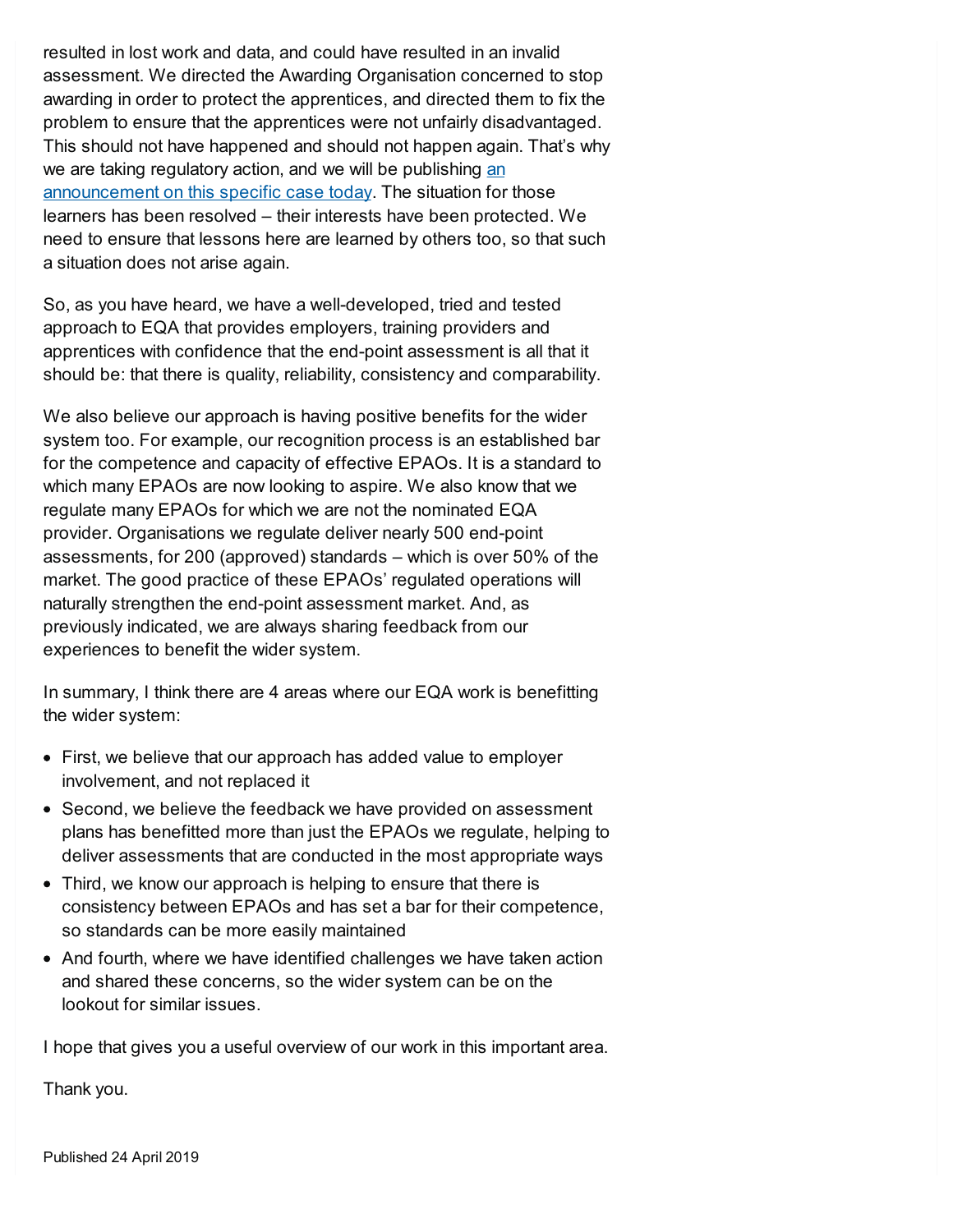#### **Explore the topic**

**[Apprenticeships,](https://www.gov.uk/education/apprenticeships-traineeships-and-internships) traineeships and internships**

**Is this page useful?** [Yes](https://www.gov.uk/contact/govuk) [No](https://www.gov.uk/contact/govuk) Is the Magnetic Control of the Magnetic Section 1 is the [anything](https://www.gov.uk/contact/govuk) wrong with this page?

### **Prepare for EU Exit**

Prepare your business or [organisation](https://www.gov.uk/business-uk-leaving-eu) for the UK leaving the EU

Living in [Europe](https://www.gov.uk/uk-nationals-living-eu) after the UK leaves the EU

[Prepare](https://www.gov.uk/prepare-eu-exit) for EU Exit if you live in the UK

[Continue](https://www.gov.uk/staying-uk-eu-citizen) to live in the UK after it leaves the EU

### **Services and information**

### **Departments and policy**

Births, deaths, [marriages](https://www.gov.uk/browse/births-deaths-marriages) and care Business and [self-employed](https://www.gov.uk/browse/business) [Childcare](https://www.gov.uk/browse/childcare-parenting) and parenting

**[Benefits](https://www.gov.uk/browse/benefits)** 

[Citizenship](https://www.gov.uk/browse/citizenship) and living in the UK

[Crime,](https://www.gov.uk/browse/justice) justice and the law

[Disabled](https://www.gov.uk/browse/disabilities) people

Driving and [transport](https://www.gov.uk/browse/driving)

[Education](https://www.gov.uk/browse/education) and learning

[Employing](https://www.gov.uk/browse/employing-people) people

[Environment](https://www.gov.uk/browse/environment-countryside) and countryside

Housing and local [services](https://www.gov.uk/browse/housing-local-services)

[Money](https://www.gov.uk/browse/tax) and tax

[Passports,](https://www.gov.uk/browse/abroad) travel and living abroad

Visas and [immigration](https://www.gov.uk/browse/visas-immigration)

[Working,](https://www.gov.uk/browse/working) jobs and pensions

How [government](https://www.gov.uk/government/how-government-works) **works** 

**[Departments](https://www.gov.uk/government/organisations)** 

[Worldwide](https://www.gov.uk/world)

[Services](https://www.gov.uk/search/services)

[Guidance](https://www.gov.uk/search/guidance-and-regulation) and regulation

News and **[communications](https://www.gov.uk/search/news-and-communications)** 

Policy papers and [consultations](https://www.gov.uk/search/policy-papers-and-consultations)

[Transparency](https://www.gov.uk/search/transparency-and-freedom-of-information-releases) and freedom of information releases